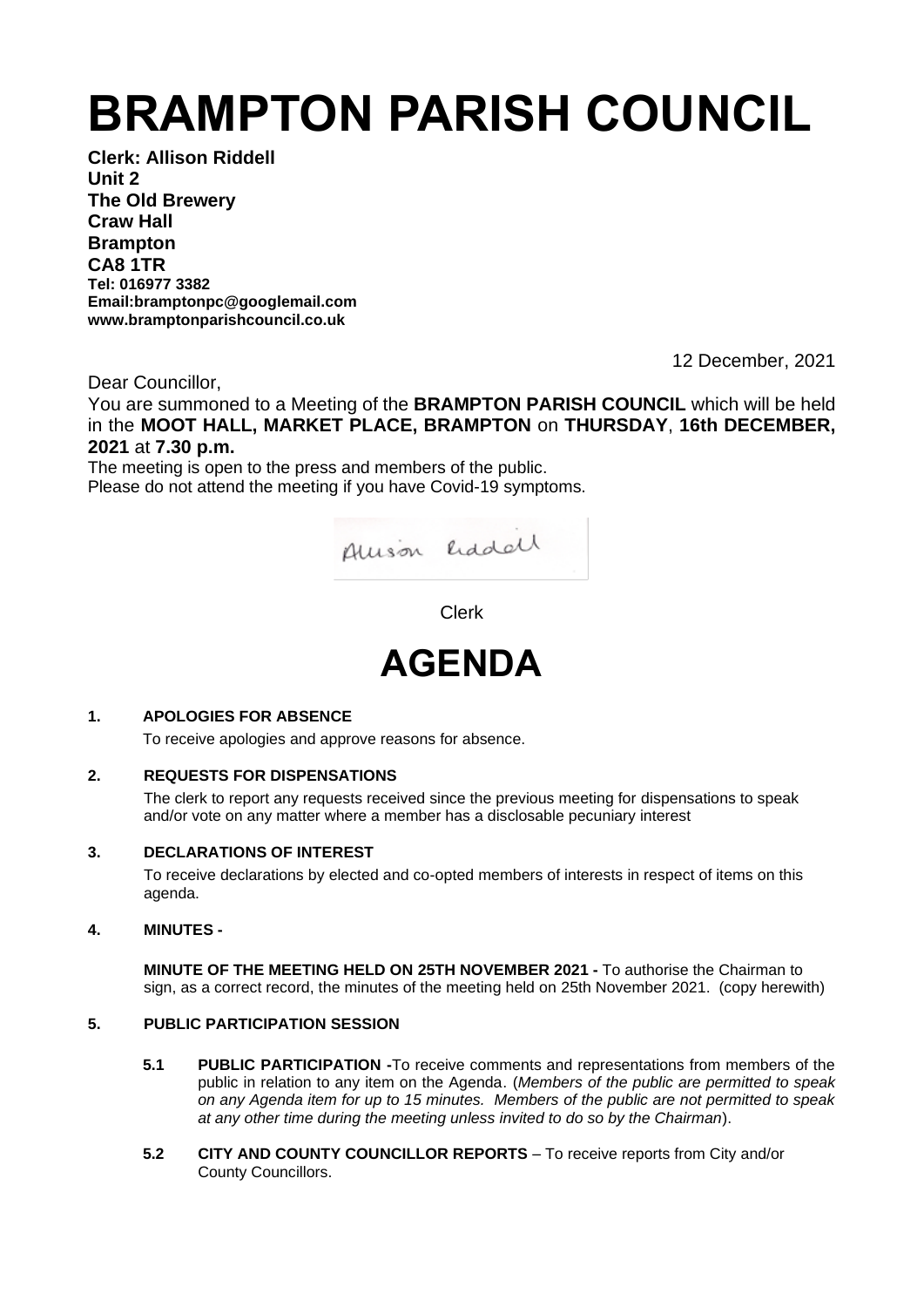# **6. REPRESENTATIVES' REPORTS**

To receive information and reports by representatives on Outside Bodies if applicable.

# **7. WORKING GROUP REPORTS -**

**7.1 EVENTS AND PUBLICITY WORKING GROUP –** To receive feedback from the Christmas lights switch on and an update on the Elf Trail.

# **8. NOTIFICATION OF DECISIONS**

To receive a report from the Clerk. (copy herewith)

# **9. FINANCIAL MATTERS –**

- **9.1 BANK RECONCILIATION TO 30TH NOVEMBER 2021 –** To note the information in the Scribe Report. (copy herewith)
- **9.2 FINANCIAL TRANSACTIONS** To note the income and expenditure detailed in the Scribe Report. (copy herewith)
- **9.3 EXPENDITURE TO APPROVE** That the Council approve/ratify the expenditure detailed. (copy to follow)

# **10. BRAMPTON 2 ZERO**

To consider a request for a councillor to be a named contact for the group to share project details and be invited to a board meeting if appropriate and for permission to use the parish council logo on the group's website as a list of supporters.

# **11. ACCESS BRAMPTON**

To receive an update from Councillor Angland.

# **12. PARISH PLAN 2019/20**

To receive an update from Councillor Angland. (Information circulated by email)

# **13. PLAY AREA INSPECTION REPORTS**

To note the play area annual inspection reports and confirm the actions to be taken. (circulated to members by email)

#### **14. CLERK'S REPORT**

To receive a report from the Clerk. (copy herewith)

# **15. CALC**

To receive, note and where applicable respond to the following correspondence:-

# **15.1 LOCAL GOVERNMENT REORGANISATION** (to note)

- **15.2 TRAINING** (to note)
- **15.3 CALC NEWSLETTER NOVEMBER/DECEMBER 2021** (to note)
- **15.4 NALC ONLINE EVENTS** (to note)

# **15.5 CHANGES TO CORONAVIRUS RESTRICTIONS**

# **15.6 COVID PLAN B GUIDANCE FOR PARISH AND TOWN COUNCILS**

(information circulated by email or available from office)